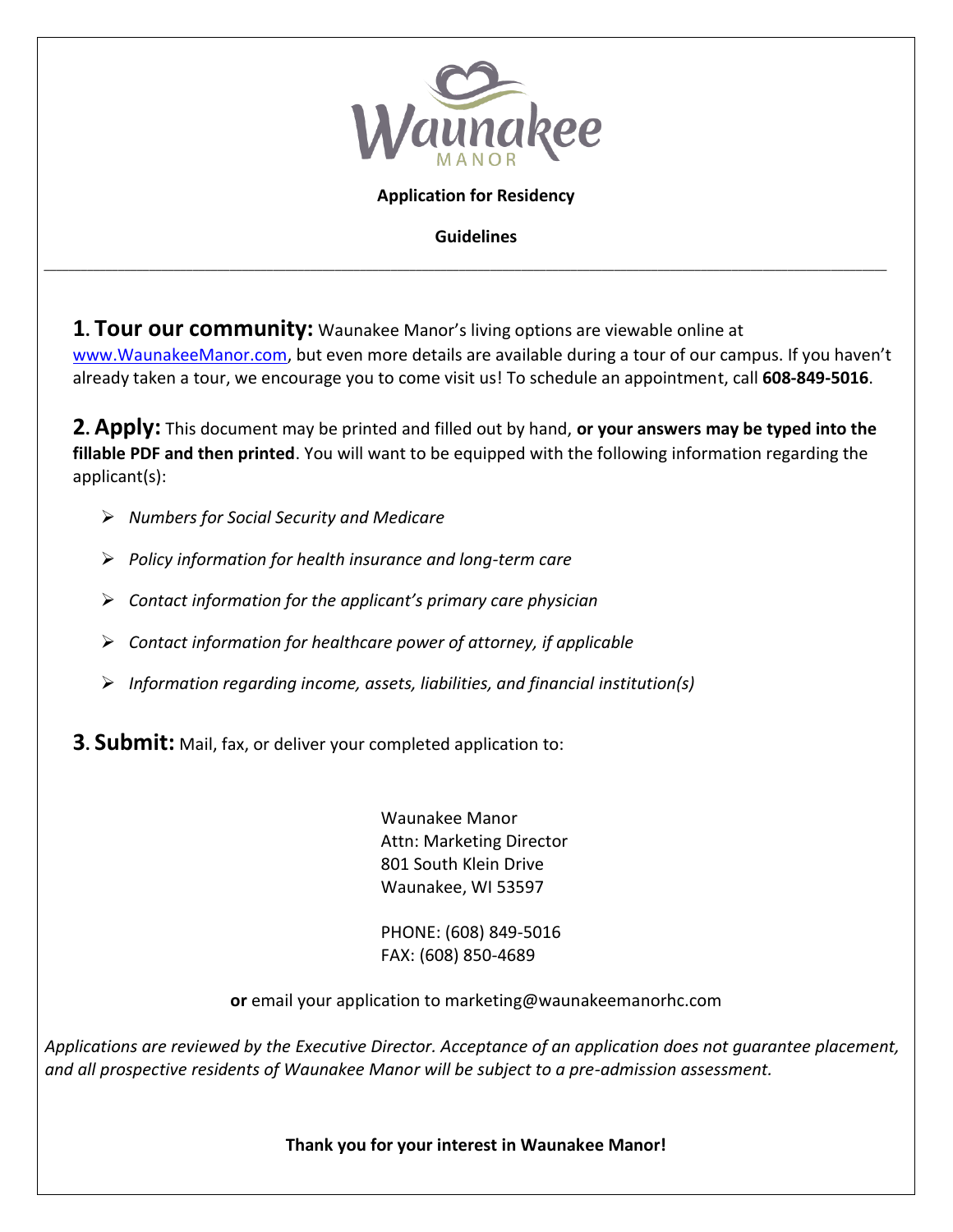

**Application for Residency** 

\_\_\_\_\_\_\_\_\_\_\_\_\_\_\_\_\_\_\_\_\_\_\_\_\_\_\_\_\_\_\_\_\_\_\_\_\_\_\_\_\_\_\_\_\_\_\_\_\_\_\_\_\_\_\_\_\_\_\_\_\_\_\_\_\_\_\_\_\_\_\_\_\_\_\_\_\_\_\_\_\_\_\_\_\_\_\_\_\_\_\_\_\_\_\_\_\_\_\_\_\_\_\_\_\_\_\_\_\_\_\_\_\_\_\_\_\_\_

| (PLEASE CHECK): Nursing Home | AL (CBRF) | Studio        |
|------------------------------|-----------|---------------|
|                              | AL (RCAC) | 1 Bedroom     |
|                              |           | 2 Bedroom     |
|                              |           | <b>Duplex</b> |
| How did you hear about us?   | Billboard | Online        |
|                              | Print Ad  | Friend/Family |
|                              | TV        | Radio         |
|                              |           | Other         |

*This application must be fully completed in order to be placed on the waiting list for admission. Please complete application and return it to the community as soon as possible (faxed copies are acceptable). If there are any questions, please contact the Marketing Director at Waunakee Manor.*

| <b>GENERAL INFORMATION</b>                                          | Date Completed: ________________  |             |     |
|---------------------------------------------------------------------|-----------------------------------|-------------|-----|
| Last Name                                                           | <b>First Name</b>                 | Middle Name |     |
| 2. Applicant's Permanent Address:                                   |                                   |             |     |
| Street                                                              |                                   |             |     |
| City                                                                | County                            | State       | Zip |
| Phone (Area Code)                                                   |                                   |             |     |
|                                                                     | 4. Birthdate 6. Age 5. Birthplace |             |     |
|                                                                     |                                   |             |     |
|                                                                     |                                   |             |     |
|                                                                     |                                   |             |     |
|                                                                     |                                   |             |     |
|                                                                     |                                   |             |     |
| ***Note: Filing of private insurance is applicant's responsibility. |                                   |             |     |
|                                                                     |                                   |             |     |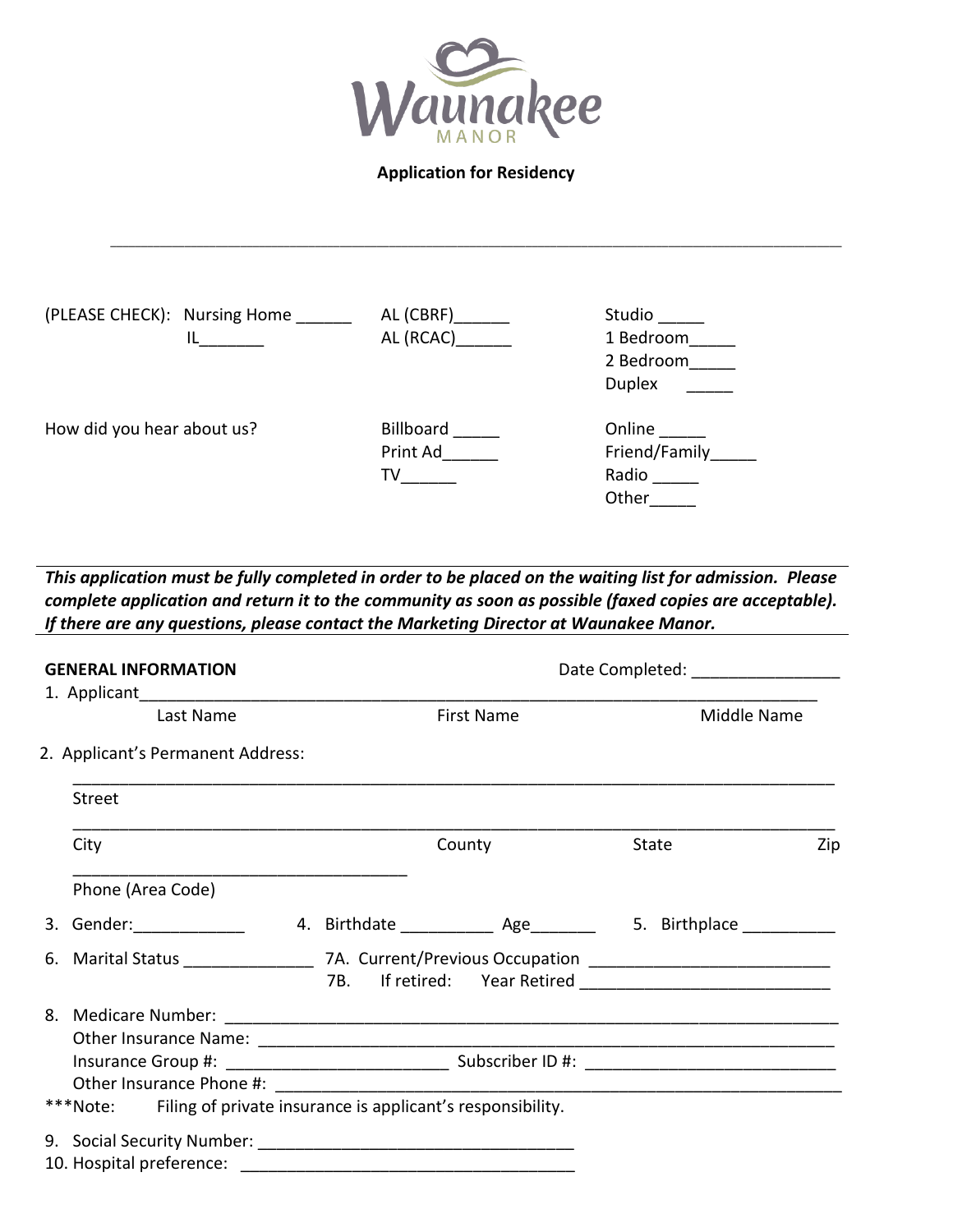|    | <b>HEALTH INFORMATION:</b>              |                                                                                                      |                   |                                                                                            |                     |
|----|-----------------------------------------|------------------------------------------------------------------------------------------------------|-------------------|--------------------------------------------------------------------------------------------|---------------------|
|    |                                         |                                                                                                      |                   | Phone ___________________________                                                          |                     |
|    | Address:                                |                                                                                                      |                   |                                                                                            |                     |
|    | Street                                  |                                                                                                      | City              | State                                                                                      | Zip                 |
|    |                                         | 14. Has applicant fallen in the last six (6) months? _____ Yes _____ No                              |                   |                                                                                            |                     |
|    |                                         | 15. List any Nursing Home stays in the last 5 years (Including Dates):                               |                   |                                                                                            |                     |
|    |                                         | Were any of these nursing home stays Medicare covered?                                               |                   | <b>Example Struck</b> Press No                                                             |                     |
|    |                                         | List any hospital stays in the last 12 months (Including Dates):                                     |                   |                                                                                            |                     |
|    |                                         |                                                                                                      |                   | Medicare days in which applicant/responsible party will be held liable for uncovered days. |                     |
| 1. | Name                                    | 16. In case of emergency notify: (List in order of priority)                                         |                   |                                                                                            |                     |
|    | Address                                 |                                                                                                      | City              | <b>State</b>                                                                               |                     |
|    | Home Phone                              | <b>Business Phone</b>                                                                                | <b>Cell Phone</b> |                                                                                            |                     |
| 2. | Name                                    |                                                                                                      |                   |                                                                                            | Zip<br>Relationship |
|    | Address                                 |                                                                                                      | City              | <b>State</b>                                                                               | Zip                 |
|    | Home Phone                              | <b>Business Phone</b>                                                                                | Cell Phone        |                                                                                            | Relationship        |
|    |                                         | Will applicant be handling his/her own financial matters while at the Health Care Center?            |                   |                                                                                            |                     |
|    | Contact 1 ______ Contact 2 ______ Other | Will an emergency contact be handling applicant's financial matters while at the Health Care Center? |                   |                                                                                            |                     |
|    | <b>ADDITIONAL INFORMATION:</b>          |                                                                                                      |                   |                                                                                            |                     |
|    |                                         |                                                                                                      |                   |                                                                                            |                     |
|    |                                         |                                                                                                      |                   | Phone _________________________                                                            |                     |

20. Has applicant executed any Advance Directives (i.e. Power of Attorney – health care, finances, Declaration to Physician)? \_\_\_\_\_\_ Yes \_\_\_\_\_\_ No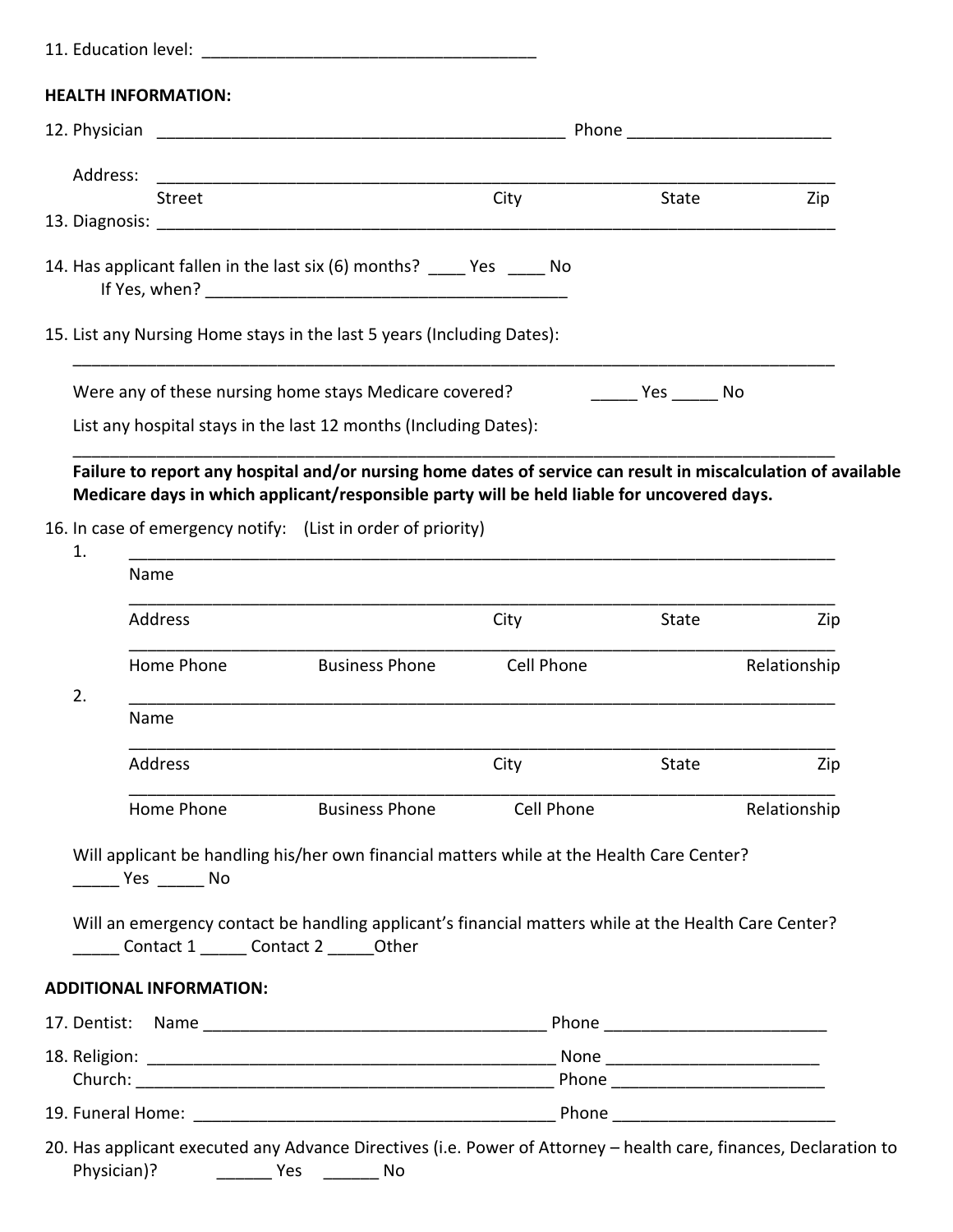If Yes, please describe and list who the designated agent is:

| 22. FINANCIAL:                                            | (this information will be kept confidential)                                                                                                                                                                                                                                                                                                        |                            |
|-----------------------------------------------------------|-----------------------------------------------------------------------------------------------------------------------------------------------------------------------------------------------------------------------------------------------------------------------------------------------------------------------------------------------------|----------------------------|
| Do you rent ________                                      | Own your home ________                                                                                                                                                                                                                                                                                                                              | Approximate value \$       |
| Monthly income is:                                        |                                                                                                                                                                                                                                                                                                                                                     |                            |
| 1. Social security                                        |                                                                                                                                                                                                                                                                                                                                                     |                            |
| 2. Private pension                                        | $\frac{1}{2}$                                                                                                                                                                                                                                                                                                                                       | Company _______________    |
| 3. Annuities / trust funds                                |                                                                                                                                                                                                                                                                                                                                                     | Company _______________    |
| <b>Total Monthly</b>                                      | $\frac{1}{2}$                                                                                                                                                                                                                                                                                                                                       |                            |
| Yearly income from other source(s):                       |                                                                                                                                                                                                                                                                                                                                                     |                            |
| Earnings from savings accounts and certificate of deposit |                                                                                                                                                                                                                                                                                                                                                     | $\frac{1}{2}$              |
| Dividends from stocks, bonds and misc. securities         |                                                                                                                                                                                                                                                                                                                                                     | $\frac{1}{2}$              |
| <b>Total approximate yearly income</b>                    |                                                                                                                                                                                                                                                                                                                                                     |                            |
| Assets:                                                   |                                                                                                                                                                                                                                                                                                                                                     |                            |
| Stocks and bonds                                          | $\frac{1}{2}$                                                                                                                                                                                                                                                                                                                                       |                            |
| Cash (savings & checking)                                 | $\begin{picture}(20,20) \put(0,0){\line(1,0){10}} \put(15,0){\line(1,0){10}} \put(15,0){\line(1,0){10}} \put(15,0){\line(1,0){10}} \put(15,0){\line(1,0){10}} \put(15,0){\line(1,0){10}} \put(15,0){\line(1,0){10}} \put(15,0){\line(1,0){10}} \put(15,0){\line(1,0){10}} \put(15,0){\line(1,0){10}} \put(15,0){\line(1,0){10}} \put(15,0){\line(1$ |                            |
| Real estate (including home)                              | $\zeta$                                                                                                                                                                                                                                                                                                                                             |                            |
| C.D.s                                                     | $\frac{1}{2}$                                                                                                                                                                                                                                                                                                                                       |                            |
| Other                                                     | $\zeta$                                                                                                                                                                                                                                                                                                                                             |                            |
|                                                           |                                                                                                                                                                                                                                                                                                                                                     | \$<br>Total assets:        |
| Liabilities:                                              |                                                                                                                                                                                                                                                                                                                                                     |                            |
| Mortgage                                                  |                                                                                                                                                                                                                                                                                                                                                     |                            |
| Personal loans                                            | $\frac{1}{2}$                                                                                                                                                                                                                                                                                                                                       |                            |
| Other obligations                                         | $\frac{1}{2}$                                                                                                                                                                                                                                                                                                                                       |                            |
|                                                           |                                                                                                                                                                                                                                                                                                                                                     | Total liabilities: $\oint$ |
|                                                           |                                                                                                                                                                                                                                                                                                                                                     |                            |
| Irrevocable burial trust fund                             |                                                                                                                                                                                                                                                                                                                                                     |                            |
|                                                           |                                                                                                                                                                                                                                                                                                                                                     |                            |
|                                                           |                                                                                                                                                                                                                                                                                                                                                     |                            |
| (Guarantor/POA)                                           |                                                                                                                                                                                                                                                                                                                                                     |                            |

\_\_\_\_\_ Yes \_\_\_\_\_ No Please Explain: \_\_\_\_\_\_\_\_\_\_\_\_\_\_\_\_\_\_\_\_\_\_\_\_\_\_\_\_\_\_\_\_\_\_\_\_\_\_\_\_\_\_\_\_\_\_\_\_\_\_\_\_\_